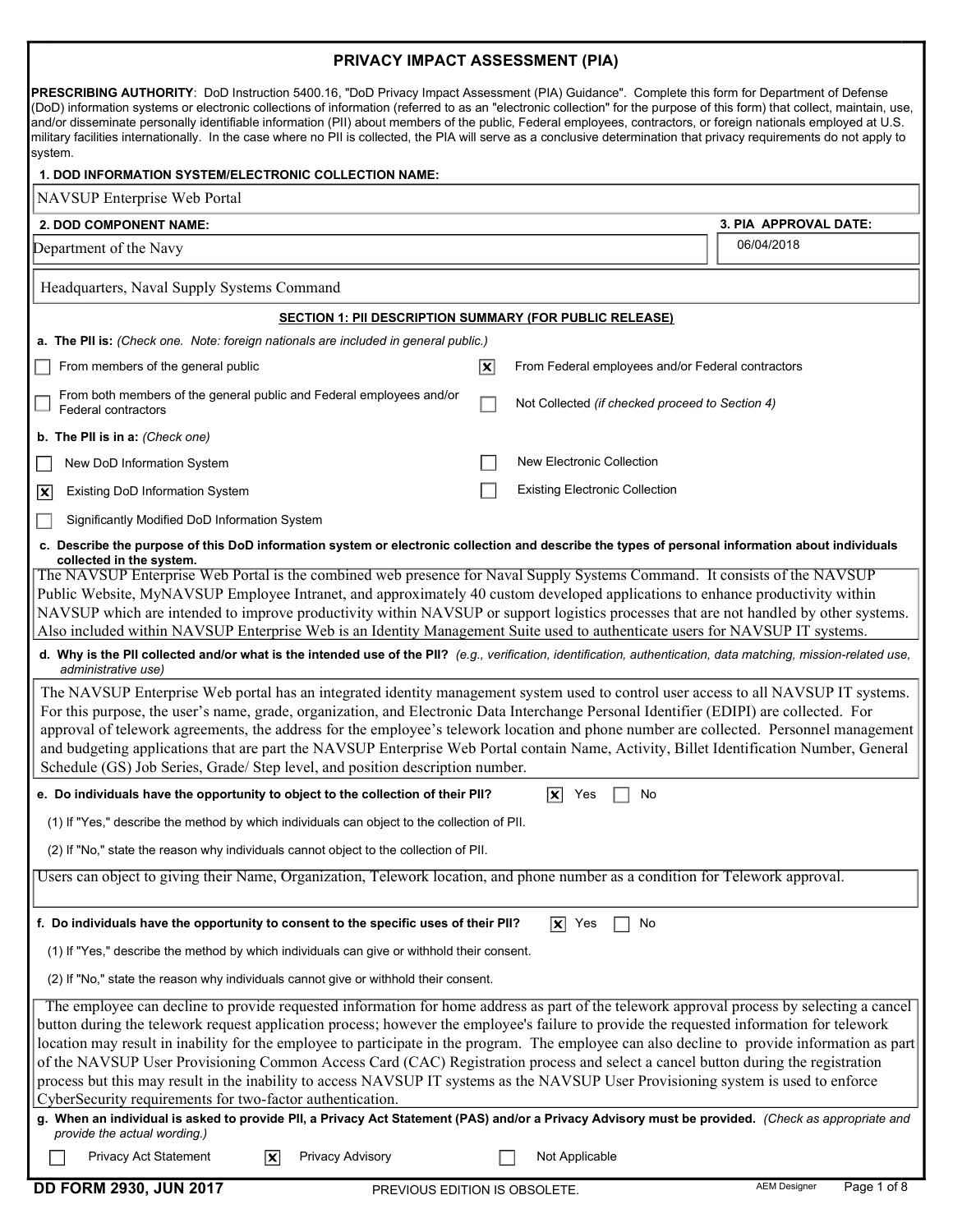| h. With whom will the PII be shared through data exchange, both within your DoD Component and outside your Component? (Check all that apply)                                                                                                                                                                                                                                                                              |                                                                                                                                                                                                                                                                                                                                                                                                                                                                                                                       |          |                                                                                                                                                                                                                                                                                                                                                                                                                                                                                                                                                                                                                                                                                                                                                                                                                  |  |  |
|---------------------------------------------------------------------------------------------------------------------------------------------------------------------------------------------------------------------------------------------------------------------------------------------------------------------------------------------------------------------------------------------------------------------------|-----------------------------------------------------------------------------------------------------------------------------------------------------------------------------------------------------------------------------------------------------------------------------------------------------------------------------------------------------------------------------------------------------------------------------------------------------------------------------------------------------------------------|----------|------------------------------------------------------------------------------------------------------------------------------------------------------------------------------------------------------------------------------------------------------------------------------------------------------------------------------------------------------------------------------------------------------------------------------------------------------------------------------------------------------------------------------------------------------------------------------------------------------------------------------------------------------------------------------------------------------------------------------------------------------------------------------------------------------------------|--|--|
| ΙX                                                                                                                                                                                                                                                                                                                                                                                                                        | Within the DoD Component                                                                                                                                                                                                                                                                                                                                                                                                                                                                                              | Specify. | Privacy Information within the NAVSUP Enterprise Web<br>Portal will be used within NAVSUP only. Access to<br>privacy protected information stored in the NAVSUP<br>Identity Management System is limited to only IT<br>administration personnel for this system and contractors<br>directly supporting the identity management system. In<br>isolated instances, identity management records can shared<br>with IT administrators for other NAVSUP IT systems if<br>required for troubleshooting system access problems.<br>Leave and Telework information access is limited to<br>supervisory personnel. Other personnel information use is<br>limited to personnel initiating and supporting the personnel<br>hiring processing or Comptroller Office personnel who are<br>tasked with manpower cost analysis. |  |  |
|                                                                                                                                                                                                                                                                                                                                                                                                                           | Other DoD Components                                                                                                                                                                                                                                                                                                                                                                                                                                                                                                  | Specify. |                                                                                                                                                                                                                                                                                                                                                                                                                                                                                                                                                                                                                                                                                                                                                                                                                  |  |  |
|                                                                                                                                                                                                                                                                                                                                                                                                                           | <b>Other Federal Agencies</b>                                                                                                                                                                                                                                                                                                                                                                                                                                                                                         | Specify. |                                                                                                                                                                                                                                                                                                                                                                                                                                                                                                                                                                                                                                                                                                                                                                                                                  |  |  |
|                                                                                                                                                                                                                                                                                                                                                                                                                           | State and Local Agencies                                                                                                                                                                                                                                                                                                                                                                                                                                                                                              | Specify. |                                                                                                                                                                                                                                                                                                                                                                                                                                                                                                                                                                                                                                                                                                                                                                                                                  |  |  |
| $ \mathbf{x} $                                                                                                                                                                                                                                                                                                                                                                                                            | Contractor (Name of contractor and describe the language in<br>the contract that safeguards PII. Include whether FAR privacy<br>clauses, i.e., 52.224-1, Privacy Act Notification, 52.224-2,<br>Privacy Act, and FAR 39.105 are included in the contract.)                                                                                                                                                                                                                                                            | Specify. | Contractor Name: Reyna Information Technology Services.<br>A separate contract clause is included in the contract<br>regarding Privacy Act considerations. The contract clause<br>requires the contractor to safeguard all privacy information,<br>and ensure this data is accessed and maintained in<br>accordance with applicable laws and regulations. If<br>contractor access occurs to Privacy Act Information occurs,<br>FAR 52.224-1 Clause (Privacy Act Notification) and<br>52.224-2 Clause (Privacy Act) apply.                                                                                                                                                                                                                                                                                        |  |  |
|                                                                                                                                                                                                                                                                                                                                                                                                                           | Other (e.g., commercial providers, colleges).                                                                                                                                                                                                                                                                                                                                                                                                                                                                         | Specify. |                                                                                                                                                                                                                                                                                                                                                                                                                                                                                                                                                                                                                                                                                                                                                                                                                  |  |  |
|                                                                                                                                                                                                                                                                                                                                                                                                                           | i. Source of the PII collected is: (Check all that apply and list all information systems if applicable)                                                                                                                                                                                                                                                                                                                                                                                                              |          |                                                                                                                                                                                                                                                                                                                                                                                                                                                                                                                                                                                                                                                                                                                                                                                                                  |  |  |
| IХ                                                                                                                                                                                                                                                                                                                                                                                                                        | Individuals<br><b>Existing DoD Information Systems</b>                                                                                                                                                                                                                                                                                                                                                                                                                                                                |          | Databases<br><b>Commercial Systems</b>                                                                                                                                                                                                                                                                                                                                                                                                                                                                                                                                                                                                                                                                                                                                                                           |  |  |
| X                                                                                                                                                                                                                                                                                                                                                                                                                         | Other Federal Information Systems                                                                                                                                                                                                                                                                                                                                                                                                                                                                                     |          |                                                                                                                                                                                                                                                                                                                                                                                                                                                                                                                                                                                                                                                                                                                                                                                                                  |  |  |
| The Individual consents to use of information from their Common Access Card. Information collected includes user's name, grade,<br>organization, and Electronic Data Interchange Personal Identifier (EDIPI). Employee Activity, Billet Identification Number, General<br>Schedule (GS) Job Series, Grade/ Step level, and position description number are from the Navy Standard Integrated Personnel System<br>(NSIPS). |                                                                                                                                                                                                                                                                                                                                                                                                                                                                                                                       |          |                                                                                                                                                                                                                                                                                                                                                                                                                                                                                                                                                                                                                                                                                                                                                                                                                  |  |  |
|                                                                                                                                                                                                                                                                                                                                                                                                                           | j. How will the information be collected? (Check all that apply and list all Official Form Numbers if applicable)                                                                                                                                                                                                                                                                                                                                                                                                     |          |                                                                                                                                                                                                                                                                                                                                                                                                                                                                                                                                                                                                                                                                                                                                                                                                                  |  |  |
|                                                                                                                                                                                                                                                                                                                                                                                                                           | E-mail                                                                                                                                                                                                                                                                                                                                                                                                                                                                                                                |          | Official Form (Enter Form Number(s) in the box below)                                                                                                                                                                                                                                                                                                                                                                                                                                                                                                                                                                                                                                                                                                                                                            |  |  |
|                                                                                                                                                                                                                                                                                                                                                                                                                           | Face-to-Face Contact                                                                                                                                                                                                                                                                                                                                                                                                                                                                                                  |          | Paper                                                                                                                                                                                                                                                                                                                                                                                                                                                                                                                                                                                                                                                                                                                                                                                                            |  |  |
|                                                                                                                                                                                                                                                                                                                                                                                                                           | Fax                                                                                                                                                                                                                                                                                                                                                                                                                                                                                                                   |          | Telephone Interview                                                                                                                                                                                                                                                                                                                                                                                                                                                                                                                                                                                                                                                                                                                                                                                              |  |  |
| <u> x</u>                                                                                                                                                                                                                                                                                                                                                                                                                 | Information Sharing - System to System                                                                                                                                                                                                                                                                                                                                                                                                                                                                                | X        | Website/E-Form                                                                                                                                                                                                                                                                                                                                                                                                                                                                                                                                                                                                                                                                                                                                                                                                   |  |  |
|                                                                                                                                                                                                                                                                                                                                                                                                                           | Other (If Other, enter the information in the box below)                                                                                                                                                                                                                                                                                                                                                                                                                                                              |          |                                                                                                                                                                                                                                                                                                                                                                                                                                                                                                                                                                                                                                                                                                                                                                                                                  |  |  |
|                                                                                                                                                                                                                                                                                                                                                                                                                           | NAVSUP Enterprise Web Users enter their name, grade, organization and their EDIPI is collected from their common access card. User<br>manually enters information for Telework address and Phone Number. Personnel information for budgeting and organizational<br>management is obtained from the Navy Standard Integrated Personnel System (NSIPS). A custom web form is used to collect information<br>for user registration to NAVSUP IT Systems. The web form does not replicate any existing Navy or DoD forms. |          |                                                                                                                                                                                                                                                                                                                                                                                                                                                                                                                                                                                                                                                                                                                                                                                                                  |  |  |
|                                                                                                                                                                                                                                                                                                                                                                                                                           |                                                                                                                                                                                                                                                                                                                                                                                                                                                                                                                       |          |                                                                                                                                                                                                                                                                                                                                                                                                                                                                                                                                                                                                                                                                                                                                                                                                                  |  |  |